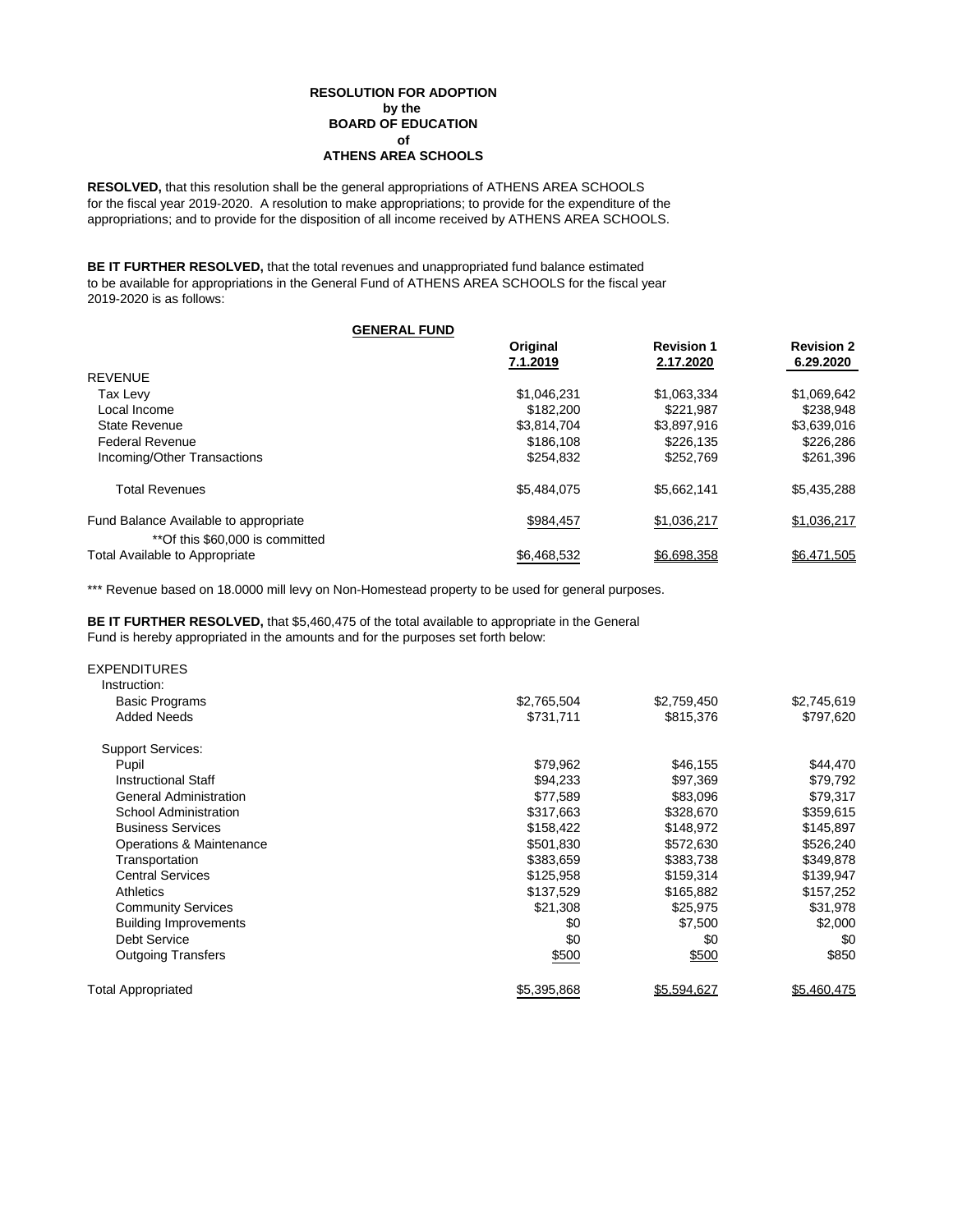**BE IT FURTHER RESOLVED,** that the total revenues and unappropriated fund balance estimated to be available for appropriations in the Debt Service Retirement Fund of ATHENS AREA SCHOOLS for the fiscal year 2019-2020 is as follows:

#### **DEBT SERVICE**

| <b>REVENUE</b>                        |           |           |
|---------------------------------------|-----------|-----------|
| Tax Levy                              | \$138,838 | \$150,000 |
| Other Revenue                         | \$80      | \$140     |
| <b>Total Revenue</b>                  | \$138,918 | \$150,140 |
| Fund Balance Available to Appropriate | \$5,177   | \$12,605  |
| <b>Total Available to Appropriate</b> | \$144,095 | \$162.745 |

\*\*\* Revenues based on 0.7900 mill levy on all property to pay bonded debt.

**BE IT FURTHER RESOLVED,** that \$162,745 of the total available to appropriate in the Debt Service Retirement Fund is hereby appropriated in the amounts and for the purposes set forth below:

| EXPENDITURES                         |           |           |
|--------------------------------------|-----------|-----------|
| Redemption of Bond Principal         | \$120,000 | \$130,000 |
| Interest on Debt                     | \$22,595  | \$6,800   |
| Paying Agent Fees and Other Expenses | \$1,500   | \$25,945  |
| <b>Total Appropriated</b>            | \$144,095 | \$162,745 |

**BE IT FURTHER RESOLVED,** that the total revenues and unappropriated fund balance estimated to be available for appropriations in the Food Service Fund of ATHENS AREA SCHOOLS for the fiscal year 2019-2020 is as follows:

### **FOOD SERVICE FUND**

| <b>REVENUE</b>                        |           |           |
|---------------------------------------|-----------|-----------|
| Local                                 | \$45,000  | \$28,610  |
| State                                 | \$8,500   | \$8,500   |
| Federal                               | \$160,000 | \$392,000 |
| Incoming Transfers/Other              | \$500     | \$750     |
| <b>Total Revenues</b>                 | \$214,000 | \$429,860 |
| Fund Balance Available to Appropriate | \$2,942   | \$30,585  |
| Total Available to Appropriate        | \$216.942 | \$460,445 |

**BE IT FURTHER RESOLVED,** that \$460,445 of the total available to appropriate in the Food Service Fund is hereby appropriated in the amounts and for the purposes set forth below:

| <b>EXPENDITURES</b>       |            |           |
|---------------------------|------------|-----------|
| <b>Support Services</b>   | \$216.942  | \$410,445 |
| Capital Outlay            | <u>\$0</u> | \$50,000  |
| <b>Total Appropriated</b> | \$216,942  | \$460,445 |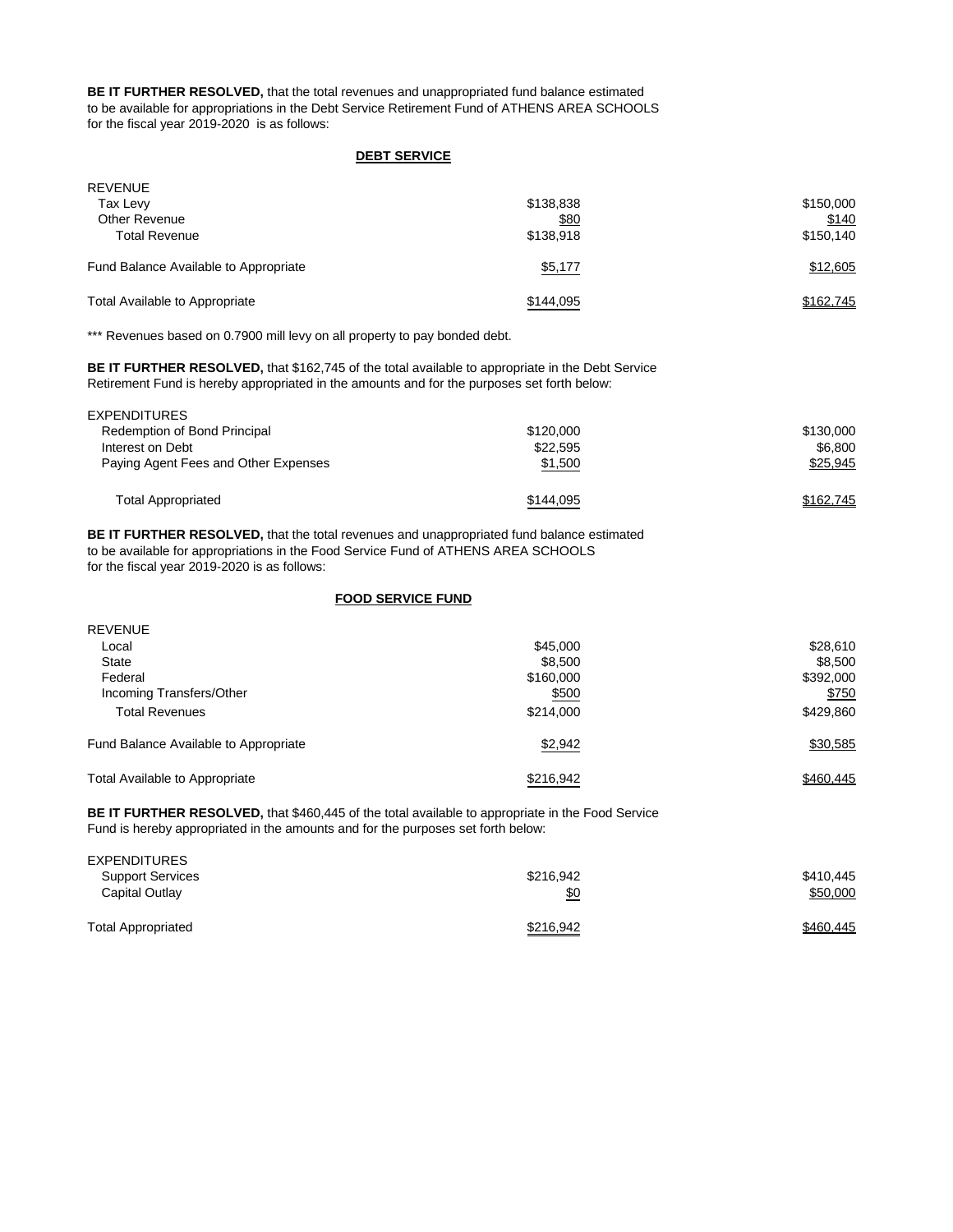**BE IT FURTHER RESOLVED,** that the total revenues and unappropriated fund balance estimated to be available for appropriations in the Capital Projects Fund of ATHENS AREA SCHOOLS for the fiscal year 2019-2020 is as follows:

# **CAPITAL PROJECTS**

| <b>REVENUE</b>                        |         |
|---------------------------------------|---------|
| Other Revenue                         | \$150   |
| <b>Total Revenue</b>                  | \$150   |
| Fund Balance Available to Appropriate | \$2,213 |
| Total Available to Appropriate        | \$2,363 |

**BE IT FURTHER RESOLVED,** that \$2,213 of the total available to appropriate in the Capital Projects Fund is hereby appropriated in the amounts and for the purposes set forth below:

| <b>EXPENDITURES</b>       |         |
|---------------------------|---------|
| Purchase of Buses         | \$2,363 |
| <b>Total Appropriated</b> | \$2,363 |

**BE IT FURTHER RESOLVED,** that the total revenues and unappropriated fund balance estimated to be available for appropriations in the Sinking Fund of ATHENS AREA SCHOOLS for the fiscal year 2019-2020 is as follows:

### **SINKING FUND**

| <b>REVENUE</b>                        |             |             |
|---------------------------------------|-------------|-------------|
| Tax Levy                              | \$617,726   | \$606,000   |
| Other Revenue                         | \$3,000     | \$4,985     |
| <b>Total Revenue</b>                  | \$620,726   | \$610,985   |
| Fund Balance Available to Appropriate | \$660,385   | \$663,648   |
| <b>Total Available to Appropriate</b> | \$1,281,111 | \$1,274,633 |
|                                       |             |             |

**BE IT FURTHER RESOLVED,** that \$1,274,633 of the total available to appropriate in the Sinking Fund is hereby appropriated in the amounts and for the purposes set forth below:

| EXPENDITURES<br>Grounds and Building Capital Outlay | \$1,281,111 | \$1,274,633 |
|-----------------------------------------------------|-------------|-------------|
| <b>Total Appropriated</b>                           | \$1,281,111 | \$1,274,633 |